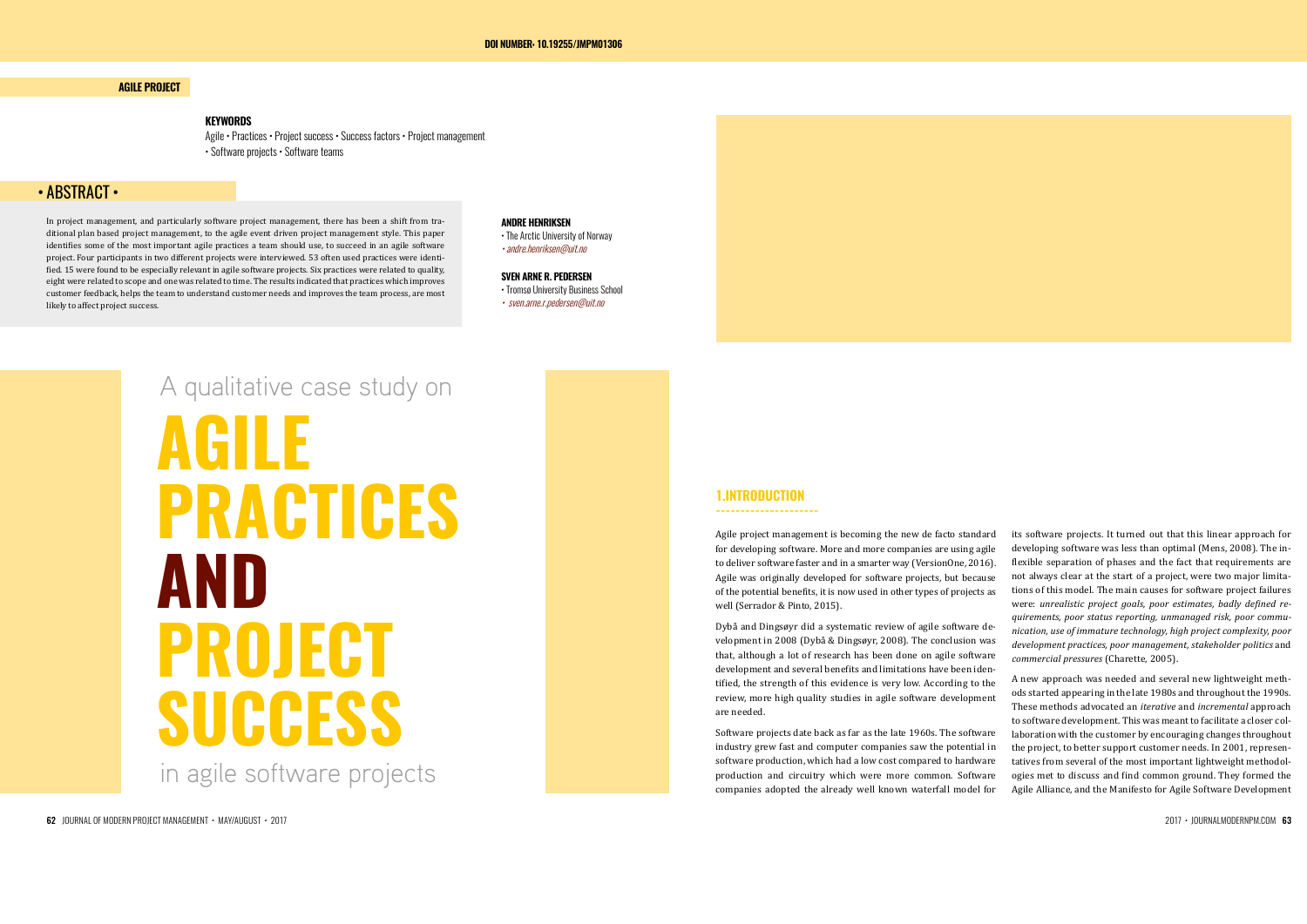(Agile Alliance) was created. They defined four values all agile methodologies must conform to. They also created 12 principles which should be used as guidelines when running agile projects.

The number of failing or contested software projects each year is high. In the latest CHAOS Report it is reported that "only 16.2 percent of software projects are completed on-time and on-budget" (The standish Group, 2015). The size of the company greatly affects this value. In large, medium and small companies, only 9 percent, 16.2 percent and 28 percent of projects are considered a success, respectively. The reports further indicates that agile projects are more likely to succeed, compared to projects based on traditional methods like waterfall (The standish Group, 2015). Agile knowledge and agile usage is increasing. The 10th State of Agile Survey (VersionOne, 2016) indicates that 45 percent of respondents are using agile in most of their projects. 95 percent of the organizations in the survey report some usage of agile development. Scrum and Scrum hybrids are the preferred methodologies, used by 74 percent of agile teams.

A common view in the software industry is that by using an agile project management style, a software project is more likely to succeed. Even though the strength of the empirical evidence is low, agile has for some time been perceived as something that will revolutionize software development and software projects (Dybå & Dingsøyr, 2008). A recent study on agile project success suggests that there might be some truth in this. Serrador and Pinto (2015) conducted a large-scale quantitative study to test if using agile methods had an effect on project success.

They found indications that the use of agile methods correlated to a higher reported success rate. This was shown for three categories of success: *overall project success, efficiency* and *stakeholder success*  (Serrador & Pinto, 2015).

Agile projects are characterized as having a more flexible process compared to traditional projects. This process is made of a set of practices, which describes the routines the project team are using to achieve the project goals. For software projects, which are projects where the goal is to create a working software product, this agile approach assists in defining the project scope throughout its lifetime. Scope, as well as time, cost and quality, are important criteria when considering the success of a software project.

In this paper the focus will be on agile practices and trying to determine which practices are most important to achieve project success. The aim is to investigate how agile practices can contribute to increase project success in small software projects.

The rest of the paper is divided into four sections. In section 2 a literature review on agile success factors and agile practices is conducted. In section 3 the methodology will be described. In section 4 an analysis of the findings will be presented and examined. The conclusion is found in section 5.

### **2. LITERATURE REVIEW**

#### **---------------------**

The traditional approach for defining success in a project is to use the project management triangle where *scope*, *time* and *cost* each form a side of a triangle. Making changes to one of the element in the triangle will affect the others (Atkinson, 1999). Quality is often included as a separate element (iron triangle) and in software projects, quality is considered very important (Chappell, 2013). Quality can be defined in several ways, but for software products, there are often three types of quality: *functional-, structural-* and *process quality*  (Chappell, 2013). *Functional* quality refers to how well the product works for the intended user.

> Project Management traditionally consists of five process groups: *Initiation, Planning, Executing, Monitoring & controlling* and *Closing* (Project Management Institute, 2013)*.* In traditional project management, these are done in a linear and incremental fashion. In agile project management these are done in a more iterative and adaptive way (Wysocki, 2014). Agile methods are both *incremental* and *iterative*. Incremental because the work (scope) is pre-divided into smaller batches of work, and iterative because the scope of each batch is defined just before the start of each loop. This iterative approach makes the process very flexible. Figure 1 illustrates this looping nature. When the project starts (initiation), the scope is defined. During each iteration, part of the scope is selected (planning) for implementation. The scope subset is then implemented (executing), tested (monitor & control) and closed. If the full scope is not yet implemented, a new iteration is started. Agile methods are both *incremental* and *iterative*. Incremental because the work (scope) is is not yet implemented, a new iteration is started.

> Different agile methods have different practices. When choosing a method for a given project, these practices should be considered to make sure they fit with the project. A method can be viewed as a collection of best practices, values and/or principles, which has been proven to work for certain types of proj- $\frac{1}{\sqrt{1-\frac{1}{\sqrt{1-\frac{1}{\sqrt{1-\frac{1}{\sqrt{1-\frac{1}{\sqrt{1-\frac{1}{\sqrt{1-\frac{1}{\sqrt{1-\frac{1}{\sqrt{1-\frac{1}{\sqrt{1-\frac{1}{\sqrt{1-\frac{1}{\sqrt{1-\frac{1}{\sqrt{1-\frac{1}{\sqrt{1-\frac{1}{\sqrt{1-\frac{1}{\sqrt{1-\frac{1}{\sqrt{1-\frac{1}{\sqrt{1-\frac{1}{\sqrt{1-\frac{1}{\sqrt{1-\frac{1}{\sqrt{1-\frac{1}{\sqrt{1-\frac{1}{\sqrt{1-\frac{1}{\sqrt{1-\frac{1}{\sqrt{1-\frac{1$ a given project, these practices should be considered to make sure they in with

*Structural* quality refers to the product's source code quality. *Process* quality refers to how the system is created and the process around it.

Traditionally, for a project to be considered successful, it must be delivered on time, within budget and with all the required features and functions. However, different stakeholders involved in a project might have different views on what constitutes success. While external stakeholders usually look at cost and time, internal stakeholders often use scope and quality as the most important criteria for determining success (Agarwal & Rathod, 2006; Bryde & Robinson, 2005). Wicks and Roethlein (2009) consider customer satisfaction the most important part of quality. This is supported by the 10th annual State of Agile survey (VersionOne, 2016) where customer/user satisfaction was ranked third on how success is measured. A recent study by Siddique and Hussein (2016) also shows that customer satisfaction is considered an important success factor, especially in agile projects.

A success factor is defined as something that "must go well to ensure success" (Boynton & Zmud, 1984). In this context, success relates to the outcome of a software project. Several high-level success factors were identified as part of this review.

Lindvall et al. (2002) conducted an online workshop with eighteen agile experts from around the world. One of the goals of this workshop was to identify agile success factors. The three most important success factors they found were: *culture, people* and *communication*. Chow and Cao (2008) conducted a survey among agile professionals from 25 countries. Three critical success factors and three possible success factors were identified: *delivery strategy, agile software engineering techniques, team capability, project management process, team environment* and *customer involvement*. Misra et.al. (2009) did a large-scale empirical study to identify agile success factors. They found nine success factors which were shown to be statistically significant: *Customer satisfaction, customer collaboration, customer commitment, decision time, corporate culture, control, personal characteristics, societal culture,* and *training and learning*.

These three articles indicate a lot of success factors, but there is also

a lot of overlap. After narrowing the list down to factors which are likely to be affected by which agile practices are being used in a project, the following list was identified: *communication, engineering techniques, project management process, people and team, customer involvement and satisfaction,* and *decision time*. Three additional papers were found which focuses on agile practices.

William et.al. (2011) did a case study on three Microsoft Scrum teams. They were able to show that by combining an agile framework (Scrum) and nine additional practices, the teams could improve quality, productivity and estimation accuracy. A systematic review on agile practices was conducted by Jalali et.al. (2012) to determine the status of combining agility with engineering practices. 81 peer-reviews articles were identified, from which 61 were empirical studies. 53 of these described a successful agile implementation and were finally included in the study. The State of Agile Survey, by VersionOne, is an annual survey where thousands of respondents participate each year. It has been running for 10 years, which makes it «the largest and longest running agile survey in the world» (2015). There are a lot of agile practices available and some are more popular than others. In the latest State of Agile Survey (VersionOne, 2016), a list of the 25 most commonly used practices were identified.

ects. *Scrum* describes practices in form of events, roles and artefacts (Griffiths, 2012). *Extreme programming (XP)* describes 24 practices in form of engineering practices (Beck & Andres, 2004). *Kanban* describes five core principles which also could be viewed as practices (Griffiths, 2012). Various Scrum hybrids exists. *Scrumban* is a model based on Scrum and Kanban which combines the roles, events and artefacts of Scrum and the Kanban board with its work-in-progress limitation. *Scrum/XP* is a combination of practices and rules of Scrum and XP (Mar & Schwaber, 2002). Several other agile methods exist. These are just a few examples on how different methods and frameworks have different practices. In total 53 practices were identified during the literature review. These practices are listed in **Appendix A**.

### **3. METHODOLOGY**

#### **---------------------**

Focusing on only one level of analysis, trying to describe a phenomenon in its real-world context, while at the same time trying to achieve a degree of literal replication, this paper is based a holistic multiple-case descriptive casestudy (Yin, 2014). An open-ended interview was done with four respondents. One team from two different Norwegian software companies were interviewed. In each team one respondent had the role of *product owner* and one was a software *developer*. In both teams, the product owner was located in Norway, while the developer was located in Sri-Lanka, as part of an outsourcing partnership. There are only four respondents in this study, but efforts were made to include team members with different perspectives.

The respondents were interviewed one by one. One respondent was interviewed face to face. Three respondents were interviewed via Skype using a video feed. Two candidates were interviewed in Norwegian while two were interviewed in English. All interviews were recorded (audio only), translated into English and transcribed. An open-ended interview style was used i n order to avoid interview bias and capture the actual thoughts of the respondent. Follow up questions were done via Skype chat and e-mail. To anonymize the respondents, the *product owners* will be referred as PO1 and PO2. The *developers* will be referred to as D1 and D2. The two projects will be referred to as P1 and P2.

Based on the research goal and research done in the literature review, an interview guide with seven questions was created. The guide has two sections. In the first section, questions related to the company, candidate and case under study were defined. The second section contains questions related to the agile practices used in



 $64$  JOURNAL OF MODERN PROJECT MANAGEMENT • MAY/AUGUST •  $2017$  • JOURNALMODERNPM.COM  $65$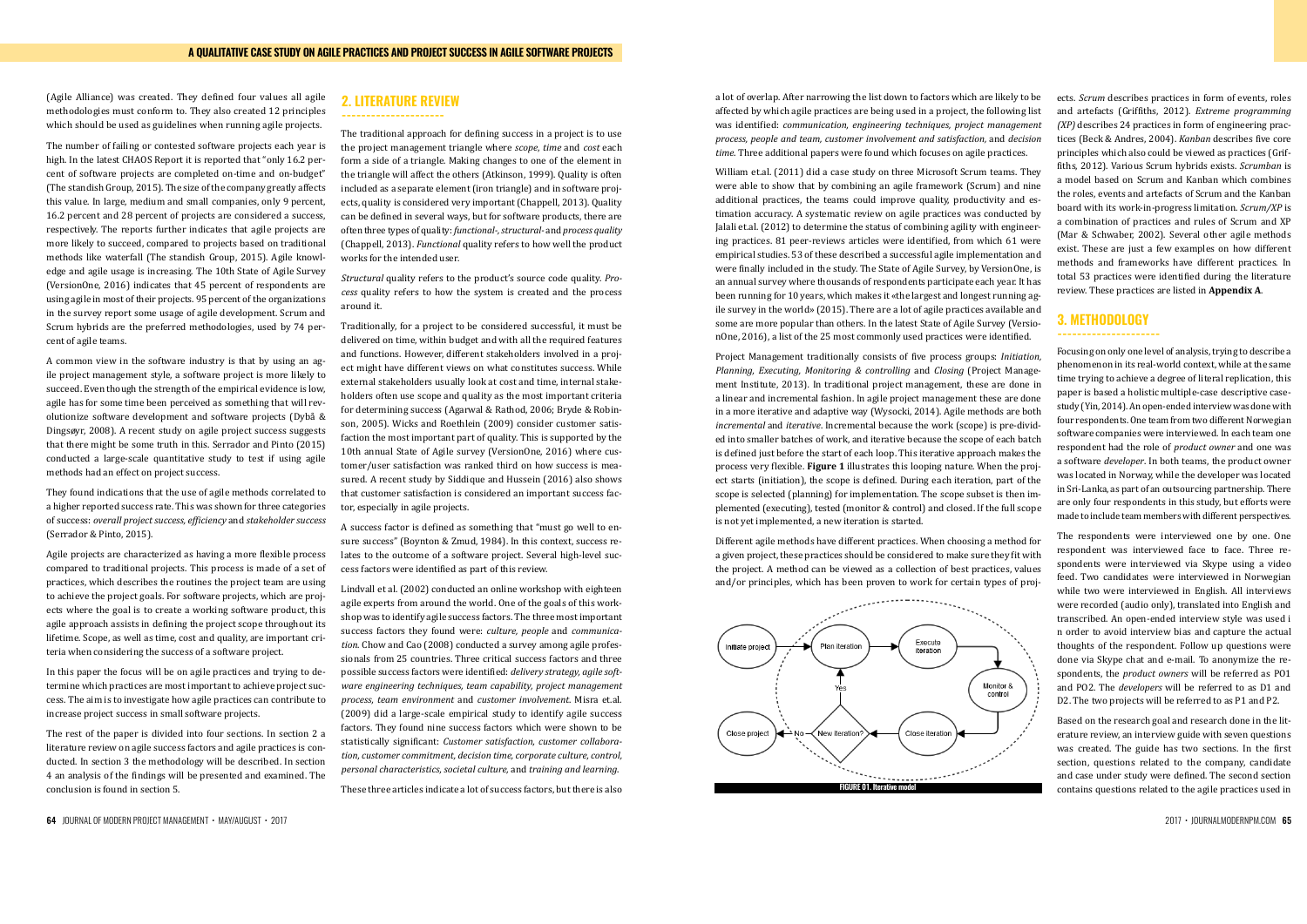the case under study. First in section two there is an open discussion where the candidate explains how the team worked together based on the agile method and the practices they used. The goal is to get an in-depth account of the project process. Next the candidate will complete a quantitative multiple choice survey, indicating which practices they used in the project and whether it was *heavily used*, *somewhat used* or *not used*. This is done to make sure the respondents remember all practices. The candidate will then elaborate on these answers in a qualitative open ended style. The goal of which was to figure out *why* they used the practices they used and what the effect of using them were. A final question was added to check if the candidate has anything else he wanted to add. The interview guide is available in Appendix B.

In the analysis section, the interview data is presented and analyzed. The analysis is grouped by the project management triangle constraints which were described earlier. Practices described in this section have been identified as *heavily used* by the respondents, and will be analyzed to see how important they are and why. Furthermore, the analysis till focus only on practices which are especially important in agile projects. Practices which are equally analyzed to see how in the seedhamp important in egal projects. Furthermore, then are appearing the seedhamp in program in additional projects, which be analyzed.

Out of a total of 53 practices, 23 were found to be heavily used.  $15$  of these are especially relevant in agile projects. Eight are were related to *scope*, one is related to *time* and six are related to *quality*. The analysis is therefore divided into three groups: scope, time and quality.

### *---* 1.1 Scope ---<br> $\frac{1}{2}$  and  $\frac{1}{2}$  and  $\frac{1}{2}$  and  $\frac{1}{2}$  and  $\frac{1}{2}$  and  $\frac{1}{2}$  and  $\frac{1}{2}$  and  $\frac{1}{2}$  and  $\frac{1}{2}$  and  $\frac{1}{2}$  and  $\frac{1}{2}$  and  $\frac{1}{2}$  and  $\frac{1}{2}$  and  $\frac{1}{2}$  and  $\frac{$

Scope refers to the set of functional elements (features) delivered during the project. Eight *3.1 Scope* practices related to scope were identified as heavily used. Iterative development, product backlog and *stories* are heavily used in both projects. Sprint planning, sprint backlog, sprint review and team based estimation are heavily used in P1. Incremental design is heavily used in P2. This is illustrated in **Table 1.** 

Three types of validity were considered in order to measure its quality: *construct* validity, *internal* validity and *external* validity (Yin, 1994). Validity was achieved by basing the interview guide on a thorough literature review and conferring with colleagues, having multiple sources of evidence (four respondents), and by showing the results to some of the respondents to make sure they were not surprised by them. In order to make sure the study can be repeated with the same results (Yin, 1994), the reliability was also considered. This was achieved by making a case study database with audio files and transcriptions of all the interviews. These can be made available for other researchers.

### **4. ANALYSIS**

### **---------------------**

### **Iterative development**

To be agile, you must be able to quickly adapt to changing priorities. Working in short iterations gives a team this option, by including planning in each development cycle (A. Alliance, 2015). In P1 both respondents ranked this practice with high importance, highlighting *feedback* as the most important reason for doing iterative development. By releasing in small iterations to get early feedback, they can create a product which is more in tune with customer needs.

The developer (D1) mentioned three reasons for doing this practice: solution uncertainty, time to market, and feedback.

"*At the beginning of the project we did not have a 100% clear idea of what we need to do when it comes to features. (…) try to develop (…) in iterations so we can go to market earlier and get feedback from users*" – D1

When asked directly how this practice contributes to success, he (D1) again mentioned stakeholder and user feedback as one of the most important ways to achieve success. The product owner (PO1) had a similar idea of why this is a good practice, and especially mentioned feedback and changing priorities.

"*When things change rapidly it's nice to be able to change direction and not be locked into a predefined course which lasts for 6-12 months. It is also easier to get feedback which benefits the product and the quality. We have chosen two week iterations (…) to get feedback as soon as possible if we do something wrong*." – PO1

The product owner (PO1) also said that it would be difficult to imagine how the project would work without using the iterative development practices. Because they are using Scrum and sprints in P1, it makes it easier to adopt this practice.

None of the respondents in P2 reported this to be a heavily used practice, but they are clearly working in iterations here as well. The main difference is that they do not used fixed time intervals for each cycle, as they do in P1. It therefore seems this practice is heavily used in P2.

"*It is a real cycle (…) it doesn't have a fixed time bound.*" – D2

in both projects but they have a different view on how important it is. Traditional projects might also break a requirement document into a list of tasks, but for agile project using the iterative approach, it is especially important. In P1 the developer (D1) said that there were two main reasons for using this practice. "*It sets the overall objective of the product, so we have a long-term mission objective (…) also helps breaking this down (…) and have an idea what needs to be taken into the upcoming sprint.*" – D1

They work more continuously in P2, taking in prioritized changes when needed. By using a rapid prototyping practice in P2, they can use the iterative approach to quickly respond to changing priorities, get early feedback and gain a quick time to market effect. This is interpreted to indicate that the product backlog practice is important for some agile methods, but not for all. Methods using sprints or other time boxed iterations, would likely benefit from using this practice.

"*We do rapid prototyping. There is a designer in the team who (…) comes up with mockups and (…) starts the prototypes (…). The PO uses this prototype to get closer to the customers, to get feedback before starting the implementation. We are starting early and we can also fail early."-* D2 Even though they have very different approaches on how they do iterative development in P1 and P2, they gain much of the same effects. Working in iterations like this gives the team the ability to create a product which is closer to what the customer wants. It is reasonable to assume that this in turn will increase customer sat-**Stories** used in both projects, but the respondents disagree on how importwhy a feature is important for the end user.

The last point is only important if the team works in sprints. The product owner (PO1) also mentions long and short term planning as important reasons for using this practice. In addition, he said that having a product backlog, if it is prioritized, makes the project more transparent and allows other stakeholders to get an overview of progress and prioritizations.

"*You need a product backlog (…) the product owner side can see what we have planned, but it is also used to create transparence with the team*" – PO1

isfaction, which is likely to affect whether a project is considered successful or not. **Product backlog** Items in a backlog can be structured in a lot of ways, but creating stories is a popular choice. The user centric way of writing stories makes it easier for the developer to understand who the user is and why he needs this story (A. Alliance, 2015). This practice is heavily ant it is. The main incentive for creating stories were reported by all respondents to be the ability for everybody involved to understand "*It is a nice and short way to (…) get a picture of what the customer needs. It's a good way to make all team members quickly understand what the feature is all about.*" – PO1

Instead of having a large requirement document, agile teams often work from a product backlog which contains the list of features that has to be completed in order for the project to be considered done (A. Alliance, 2015; S. Alliance, 2015). A product backlog is heavily used "*I write user stories so they* (i.e. the developers) *can see what the end result of a task should be, in the eyes of the user. This way they have to understand the user perspective. We feel that this works.*" – PO2

ities are changing very rapidly. Because of this, items on top of the backlog may not get picket for development first. This rapid change made them move away from Scrum and sprints.

Both the developer (D1) and the product owner (PO1) made a point of mentioning that this practice is especially important for Scrum, because of the iterative approach. They both ranked this practice with high importance. "*We plan often and for a few features at a time, instead of having huge planning sessions. It causes us to work only with features which are important right now. We plan the most important things at any given time. It is important.*" – PO1

Even though they have a product backlog in P2, they do not put a lot of emphasis of the importance of it. Their problem is that prior-Both respondents in P1 indicates this as an important because it helps the team to build the right thing. The product owner (PO1) said that it was very important, while the developer (D1) only

In P1 the developer (D1) also said that this makes it easier to focus on the user's objectives rather than just completing a feature. It affects development in a positive way. He also emphasized that he felt this practice should be used by everybody because "*ultimately the product success depends on whether users get what they expect or not*". The rest of the respondents said that this practice is important to achieve success, but many other practices are more important. Furthermore, it seems like this practice is important regardless of which method is used, because creating stories helps the team to understand why and how the user intends to use a particular feature.

### **Sprint planning**

When a team works in iterations, sprint planning helps to plan each iteration before it starts (S. Alliance, 2015). This practice is heavily used in P1, but this is mainly because they are using Scrum. To be able to commit to a set of tasks each sprint, they need to plan the sprint first. The product owner (PO1) mentioned that the alternative, planning several months ahead, is a bad idea.

| <b>Scope practices</b>                                | <b>P1</b> | <b>P2</b> | <b>Both</b> |  |
|-------------------------------------------------------|-----------|-----------|-------------|--|
| Iterative development                                 | X         | X         | X           |  |
| Product backlog                                       | X         | X         | X           |  |
| <b>Stories</b>                                        | X         | X         | X           |  |
| Sprint planning                                       | X         |           |             |  |
| Sprint backlog                                        | X         |           |             |  |
| Sprint review                                         | X         |           |             |  |
| Team based estimation                                 | X         |           |             |  |
| Incremental design                                    |           | X         |             |  |
| Sum                                                   | 7         | 4         | 3           |  |
| <b>TABLE 01. Heavily used scope related practices</b> |           |           |             |  |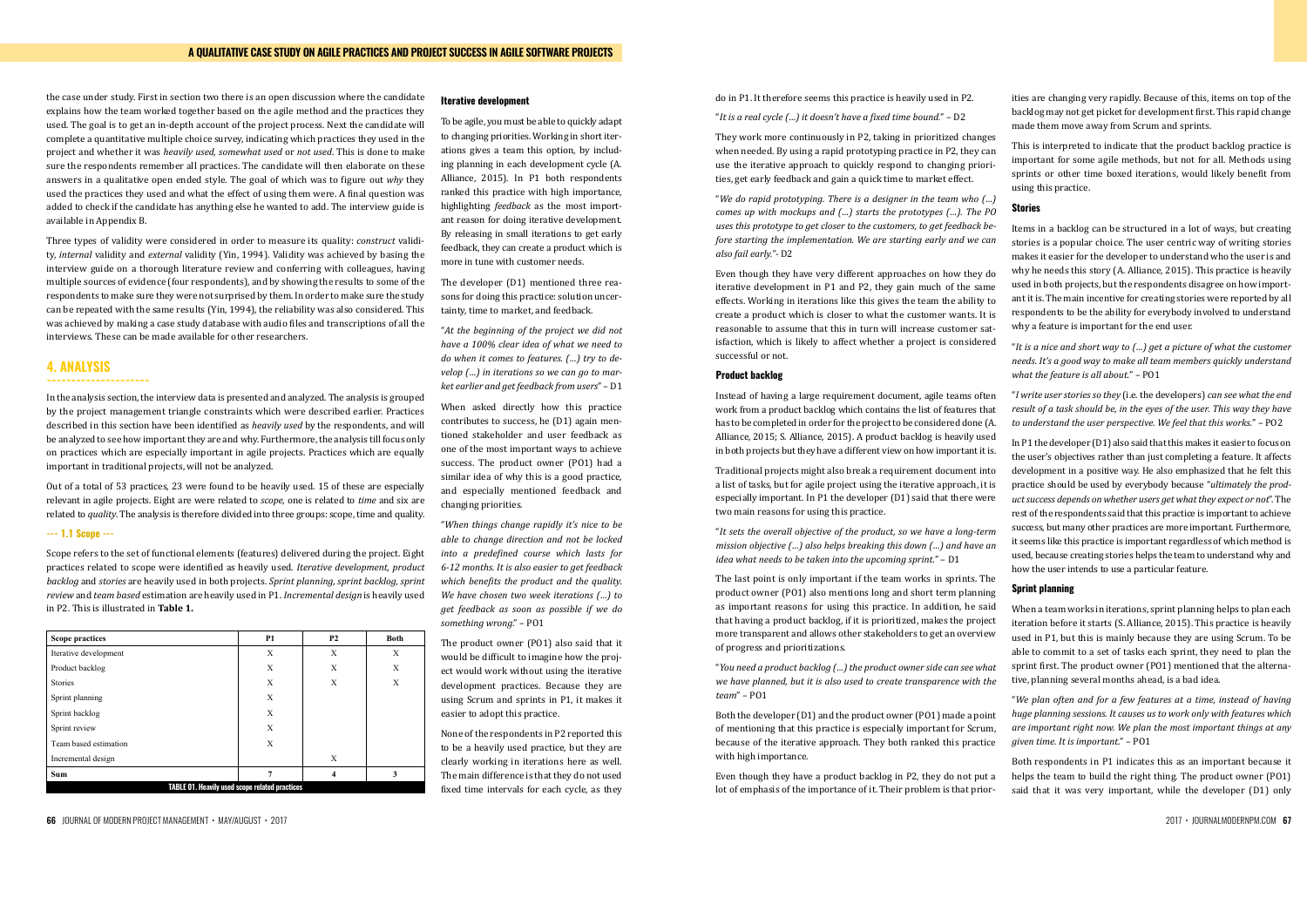68 JOURNAL OF MODERN PROJECT MANAGEMENT • MAY/AUGUST • 2017 2017 • JOURNALMODERNPM.COM 69

### **A QUALITATIVE CASE STUDY ON AGILE PRACTICES AND PROJECT SUCCESS IN AGILE SOFTWARE PROJECTS**

found it important because they are using Scrum.

In P2, which has a more continuous approach, they no longer use this practices, at least not in the same way. When they were using Scrum, this practice was heavily used in P2 as well.

They still do planning sessions, but more infrequent and supplemented by regular calls between the PO and individuals in the development team. This infrequent setup works well for them because their process is more continuous and there is no need to plan the next few weeks regularly. Because they have so many changes in priority, planning too far ahead would just be a "waste of time" (PO2).

### **Sprint backlog**

During one of these planning sessions, a sprint backlog is often created and contains all the features selected for development in the upcoming sprint (S. Alliance, 2015). This practice is heavily used in P1, mainly because they are using Scrum.

The product owner (PO1) mentioned that having sprints and iterations works very well. One reason is that P1 is a development project with little or no running business. I.e. bug fixes and other interferences. There are few change requests, and this makes it easier to use a sprint backlog.

"*We have a sprint backlog. It is also prioritized, so we know what should be solved first and last. It's a good aid to get an overview of each sprint.*" – PO1.

The developer (D1) feels the main effect of this practice is to see if the team is succeeding in completing all items in the sprint. The product owner (PO1) said that being able to completely focus only on a few items, and not having to consider the whole backlog when deciding what to do next, gives the team more focus and makes communication easier. He also likes that it gives him some way to measure progress.

They do not use a sprint backlog in P2. This makes sense since they do not work in time- boxed sprints. They used this practice in P2 when they were using Scrum. This worked for them, and at that time they felt it was an important part of the process.

Using a sprint backlog seems important for Scrum projects, but not for agile methods with a continuous approach.

"*In a Scrum setting it is very important. But not equally important in other agile methods.*" – PO1

Sprint backlog might be an important practice, but all respondents in P1 agrees that it is not a critical factor for achieving success.

### **Sprint review**

At the end of every sprint/iteration, a sprint review is often held. This is an informal meeting between stakeholders and the development team in order to get feedback (S. Alliance, 2015). This practice is heavily used in P1. It is a prescribed practice in Scrum, but both respondents in P1 said that this in a very important practice because of the feedback it generates from important stakeholders.

"*The main advantage was to make sure we demonstrate what we have achieved (…) and to get the feedback. Mainly to get feedback."* – D1

"*Early feedback. To get that feedback loop as short as possible is important. To avoid that the development moves in the wrong direction."* – PO1

The product owner (PO1) also mentioned that a lot of people feels there are too many ceremonies (i.e. events) in Scrum, but he feels that this team and this project benefits from all of them. He specially mentions the importance of planning each iteration and reviewing the work and the process after each sprint.

They do not have reviews in P2 anymore. At least not in the common sense. Earlier they included everybody in this meeting, but now it is just the PO and one developer. The PO then informs the rest of the company. They do this because they feel it is more effective. This approach might be more effective, but it is not stimulating feedback in the same way. They compensate the lack of feedback from stakeholders by being in constant contact with customers and checking what they think about new features. The feedback arrives later, but it is probably more accurate because it comes directly from the end users.

When you empower the team, and trust them to get the job done, it motivates them and increases their responsibility. It stands to reason that this will also reduce the time needed to complete features. The importance of this practice, in terms of project success, is unclear. All respondents had different opinions. The developers found it more important compared to the product owners. Another issue is that this practice might be important in traditional practices as well. The conclusion is that this is not one of the most important practices for achieving projects success in agile software projects.

## **--- 1.3 Quality ---**

This practice is considered important because it stimulates early feedback. The interpretation of this is that having a sprint review, or some other way to stimulate feedback is important for success

### **Team based estimation**

To make it easier to know how many items you can expect to complete in an iteration, they can be estimated. In team based estimation this is done by the whole team together. This practice is heavily used in P1 to get a more accurate estimation. A good estimation will in turn make it easier to plan the iteration.

"*The effect is that you get a more realistic estimation (…) we measure velocity based on estimations.*" – PO1

"*It works well, because different team members will have different amount of overview into the code and the complexities involved. We get more accurate estimate for a task.*" – D1

Six agile practices designed to increase product quality were identified as heavily used. These practices are all related to process quality which refers to how the system is created and the process around it. Task boards and visualize workflow are heavily used in both projects. Daily standup, product owner and Sprint retrospective are heavily used in P1. Improve *collaboratively* is heavily used in P2. This is summarized in **Table 2**. *collaboratively* is heavily used in P2. This is summarized in Table 2.

# $\mathbf{Quality}$  practices Visualize workflow Daily standup

However, it certainly takes more time when everybody in a team have to be present during the estimation process, and this is why they no longer follow this practice in P2. They do not feel that the extra effort of estimating is worth the extra accuracy.

"*We did it earlier at the start of the project. Now (…) it just takes unnecessary time*" – PO2

Team based estimation does not appear to be the most important practices to use to succeed in a project. However, if you need estimations to be more accurate, this is a smart thing to do.

"*Task board help us visualize the work that we have to do for the particular iteration and where it stands at a particular day or a particular moment.*" – D1 "*Task board help us visualize the work that we have to do for the particular iteration and*  where it stands at a particular day or a particular moment." – D1

### **Incremental design**

Incremental design is used in order to design the system throughout the lifetime of the project, in order to make sure you have all the necessary information available before making decisions (A. Alliance, 2015). This practice is heavily used only in P2. The developer (D2) indicated this to be a very important practice for achieving success.

"*We think ahead and use whatever the design is for now. We keep it flexible for the future.*" – D2

The PO in P2 strongly feels that they cannot know what the customer needs 100%. So, they plan a feature to about 60%. They then talk with their users and figure out the remaining 40% before they start developing it. This affects the scope of the product and he feels that it makes the product more usable and competitive in the market.

"*We can't imagine what the customer needs 100% in the future. We ask the customer.*"– PO2

> In P2 they have a digital *and* a physical white board. The digital board is available to everyone, while the physical board is only available to the developers. The digital board is not "*The best thing we are using is the physical white board. Details can be found in the*  updated as frequently as the physical board.

In P1 they have made some design choices in the past which now hampers productivity.

"*We don't think years ahead, but some mistakes were done earlier. It was a bit dumb (…) results in a bit slower productivity."* – PO1

They (P1) have recently started using this practice because it has become evident that designing a solution too far ahead is not a good idea. Priorities change, and features that are important now, might be complete irrelevant in a few months.

Based on the success of using this practice in P2 and the lack of success by not using this practice in P1, the conclusion is that this is indeed an important practice for agile software development and project success.

### **--- 1.2 Time ---**

Time refers to the amount of time required to complete the project with its scope. The *whole team* practice was the only agile practices related to time which was identified as heavily used.

### **Whole team**

The principle of *whole team* is that the team

should possess the skills and knowledge they need to complete the assigned work (Beck & Andres, 2004). This practice was embraced in both projects by ensuring that all the needed skills are found in the team.

"*We don't have any designers, but we can get one on request. But the rest of the team should be able to do everything else. That's the principle."* – PO1

"*We have what we need in the team. When we add new people we make sure they have the competency we require. They should also add something extra to the team.*" – PO2

"*The responsibility goes really high, because you have to find solutions and also make it work. The responsibility and the ability to commit becomes very high."* – D2

Table 2. Heavily used quality related practices

| <b>Quality practices</b>                                | P <sub>1</sub> | <b>P2</b> | <b>Both</b> |  |
|---------------------------------------------------------|----------------|-----------|-------------|--|
| Task board                                              | X              | X         | X           |  |
| Visualize workflow                                      | X              | Х         | X           |  |
| Daily standup                                           | X              |           |             |  |
| Product owner                                           | X              |           |             |  |
| Sprint retrospective                                    | X              |           |             |  |
| Improve collaboratively                                 |                | X         |             |  |
| Sum                                                     | 5              | 3         | 2           |  |
| <b>TABLE 02. Heavily used quality related practices</b> |                |           |             |  |

### **Task board / visualize workflow Task board / visualize workflow**

Task board and visualize workflow are very similar practices. The difference is that visualize Task board and visualize workflow are very similar practices. The difference is that visualize workflow states that progress should be visible, but not necessarily how it should be done. workflow states that progress should be visible, but not necessarily how it should be done.

Using a task board is one way to visualize progress, by moving tasks from left to right on a Using a task board is one way to visualize progress, by moving tasks from left to right on a board with status columns (A. Alliance, 2015; H.  $\alpha$  of  $\alpha$ , 2014). The set of  $\alpha$  is presented to  $\alpha$ board with status columns (A. Alliance, 2015; Hammarberg & Sunden, 2014). These practices were viewed as the same thing by the respondents. However, they did not agree on how important they are. They rely heavily on a digital task board in P1. Having a way to see who is working on what, makes the whole iteration more transparent for everybody.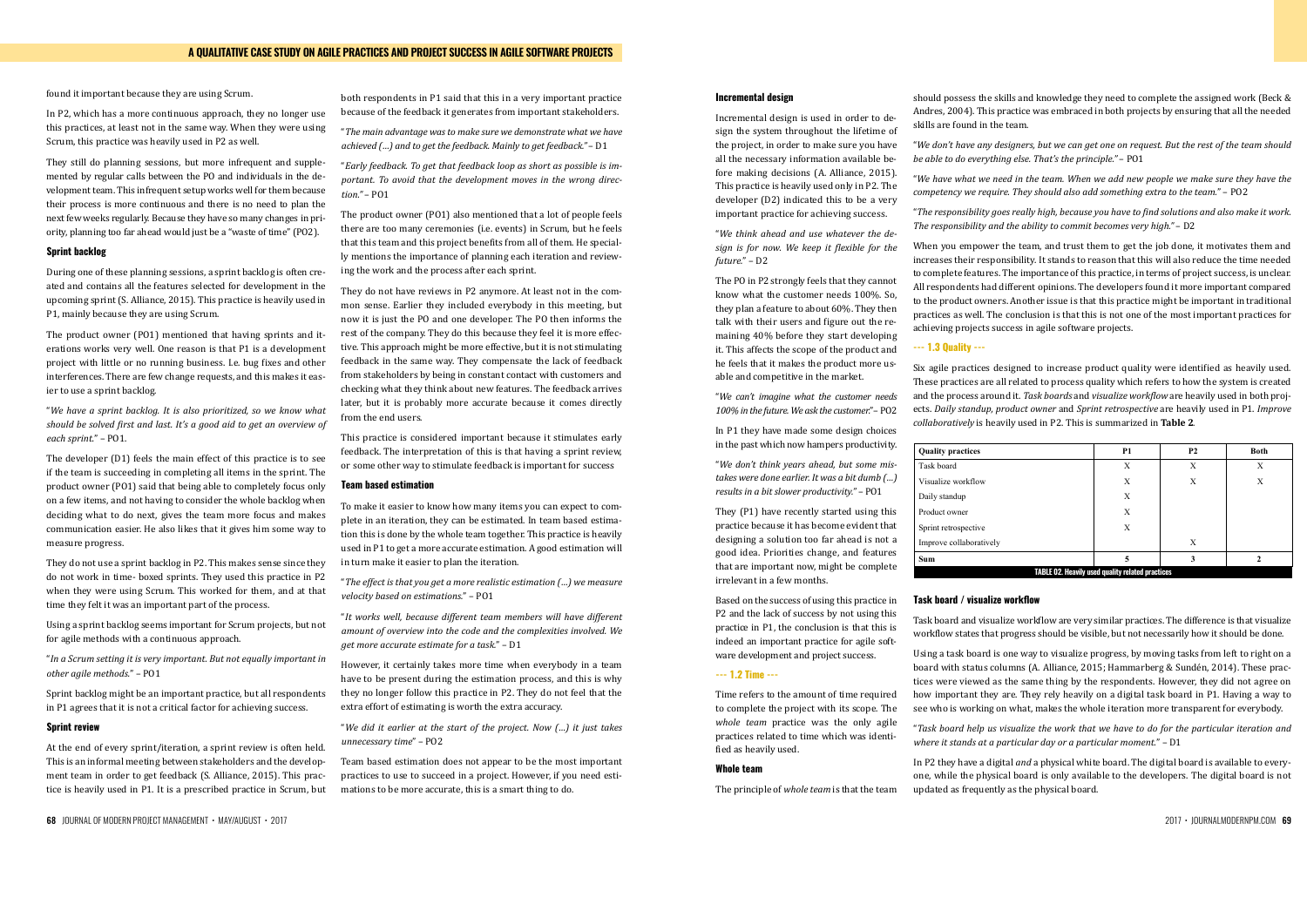70 JOURNAL OF MODERN PROJECT MANAGEMENT • MAY/AUGUST • 2017 2017 • JOURNALMODERNPM.COM 71

"*The best thing we are using is the physical white board. Details can be found in the digital board.*" – D2

Most respondents indicated this to be moderately important to achieve project success, but they also said it was a very helpful practice to achieve transparency in a team.

"*It might not be that important for whoever is working on a task (…) more important for others who want an overview of the status of a sprint."* – PO1

In conclusion, this looks like a moderately important practice for achieving project success.

### **Daily standup**

Daily standup is a practice where the development team meet every day for a few minutes, to coordinate development and share important information (A. Alliance, 2015). They use this practice in P1. They do this to update each other on progress and other relevant information. They consider this an important practice, especially since the PO and the developers are not co-located.

"*Daily standup is especially important since they (*i.e. the developers*) are located in Sri-Lanka. Communication is important in all type of work you do (…) regular communication with those you work with (…) to increase communication in the team. Everybody knows what's going on. This is probably reflected in the quality of the product.*" – PO1

They do not have daily meetings like this in P2 anymore. They used to talk every day when they were using Scrum, but now the whole team meets (i.e. video conference) a couple of times a week. The main reason for not doing it daily anymore, is that the team has matured and are more familiar with the domain. There are less questions and impediments. If a developer has a question for the PO, he just calls him directly. The PO in P2 emphasizes that they had good experience with daily standup in the past, but he now feels it is an unnecessary time consumer.

The importance of this practice is somewhat unclear. It seems that respondents in P1 finds it very important, while respondents in P2 does not. One likely reason for this is that the PO in P1 also works partly as a developer. This is not the case in P2. This is likely to increase the need for synchronization in P1. It could indicate that this practice is very important when developers are not co-located, but it might not be equally important when all developers sit together and only the PO is located elsewhere.

### **Product owner**

Having a product owner (PO) who manages the backlog is a great way to make sure everybody knows what the priorities are. In addition, this practice is further enhanced if the PO is dedicated to this role and/or if there is only one (single) PO in the team (S. Alliance, 2015). A PO exists on both teams. None of them are dedicated as they have other roles in other teams. In

P1 they have a single product owner, while it seems they have more than one in P2.

In P1 they agree that having a single PO is important to have someone who has the complete overview of current and future requirements, as well as having only one single person responsible for making priorities.

"*We only have one product owner. It creates clarity and makes communication easier. Generally, I would say that it helps the whole team since they don't have to make too many decisions* (i.e. regarding priorities)*.*" – PO1

In P2 it was a bit unclear who the PO is. The PO said he was the PO. However, the developer (D2) mentioned two persons when he talked about the PO. It might be just one PO in the team, but additional people with PO authority are also involved.

"*I have many roles, but I am the PO of the team. It is my responsibility.*"– PO2

"*We have a new PO* (i.e. not PO2). *He is less available on fixed times, but we communicate more (…) in random time slots.*" – D2

The PO in P2 is less available now compared to when they had daily standups and were doing Scrum. There are fewer fixed meetings, so the developers must contact the PO directly if they have any questions. The developer (D2) said that this is a setup that works. However, it does not sound like they have a single PO. At least there might be some confusion on who has that role.

Having a single PO was considered very important for achieving success by both respondents in P1. In P2 they did not consider it important, and this is likely the reason why they do not use this practice to the same extent.

### **Sprint retrospective / improve collaboratively**

We would like to thank everybody who participates in the study for their time, thoughts and insights.  $\bullet$ 

Two additional overlapping practices are sprint retrospective and improve collaboratively. Although slightly different, both practices are about improving the team and the process (S. Alliance, 2015; Hammarberg & Sundén, 2014). The respondents more or less viewed them as the same practice. In P1 they focused on sprint retrospective. In P2 they focused on improve collaboratively. However, they did report the same reasons and benefits from using these practices.

"*It's important to figure out if productivity is lower than it should be. We use retrospective to figure out these things. It is likely the most important thing we do.*" – PO1

"*It's* (i.e. improve collaboratively) *an open discussion where anyone can tell anything regarding what we are doing wrong. What are the pain points? It's very good."* – D2

It might not be accurate to say that both projects are using the sprint retrospective practice *and* the improve collaboratively practice, but they are without a doubt trying to improve continuously by Ten additional practices were found to be important, but less important than those already mentioned. The reasons for using a *product backlog, task board, visualize workflow* and *ded*ability to plan better. *Daily standup* and *sprint backlog* were mostly used because they im*icated and/or single product owner* were: increased transparency, project overview and the

| <b>Practices</b>                                       | Importance     | <b>Scope</b> | Time         | Quality |
|--------------------------------------------------------|----------------|--------------|--------------|---------|
| Iterative development                                  | 1              | X            |              |         |
| Sprint review                                          |                | X            |              |         |
| Incremental design                                     |                | X            |              |         |
| Sprint retrospective                                   |                |              |              | X       |
| Improve collaboratively                                | 1              |              |              | Χ       |
| <b>Stories</b>                                         | $\overline{c}$ | X            |              |         |
| Product backlog                                        | $\overline{2}$ | X            |              |         |
| Sprint planning                                        | $\overline{2}$ | X            |              |         |
| Task board                                             | $\overline{2}$ |              |              | X       |
| Visualize workflow                                     | $\overline{2}$ |              |              | X       |
| Daily stand-up                                         | $\overline{2}$ |              |              | X       |
| Product owner                                          | $\overline{c}$ |              |              | X       |
| Sprint backlog                                         | 3              | Χ            |              |         |
| Team based estimation                                  | 3              | X            |              |         |
| Whole team                                             | 3              |              | X            |         |
| Sum                                                    |                | 8            | $\mathbf{1}$ | 6       |
| TABLE 03. Heavily used practices ordered by importance |                |              |              |         |

proved communication within the team. *Team based estimation* and *whole team* were used to increase estimation accuracy and improve development time respectively.

It is worth mentioning that although some of these practices are reported to have an importance of two in **Table 3**, some might be more important for certain types of agile methods. *Product backlog* and *sprint planning* were reported to be very important by the Scrum team (P1). This indicated that, which practices are considered most important also depend on which agile method the team is using.

**4. Conclusion** The goal of this paper was to look for agile practices which contributes to success in agile 15 were found to be especially relevant to agile projects and considered important by at least one of the two teams in the study. However, these 15 are not considered equally important Table 3 lists these practices ordered by how important they are to achieve important. **Table 3** lists these practices, ordered by how important they are to achieve<br>project success.  $\frac{1}{2}$  lists these project success. projects. 53 practices were considered and 23 were found to be heavily used. Out of these, project success.

All practices considered especially important are related to *scope* and *quality*. This is not surprising since all respondents are considered internal stakeholders and, as described in the Literature review section, internal stakeholders often use scope and quality as the most important criteria for determining success.

In conclusion, of the 15 important agile practices identified, *iterative development, sprint review, incremental design*  and *sprint retrospective / improve collaboratively* are considered most important. These results seem to indicate that practices which improves customer feedback and the team process, as well as those helping the team to understand customer needs, are important practices to achieve project success.

Five practices were found to be especially important. The most important reason for using Five practices were found to be especially important. The most important reason for using *iterative development* and *sprint review* were reported to be early feedback from customers. ers. *Iterative development* was also used to handle changing priorities and solution uncertainty, as well as achieving a shorter time-to-market. The principal reason for using *sprint retrospective and improve collaboratively* were to improve the process to improve the team. and *goal* of which was to achieve a better working environment and a faster working packuse. Incremental design (as well as *stories* and *sprint planning)* were used to respond to changing priorities and customer needs. *iterative development* and *sprint review* were reported to be early feedback from custom-The goal of which was to achieve a better working environment and a faster working pace. The consensus was that these two are probably the most important practices a team can

### **LIMITATIONS**

**---------------------**

The study was conducted with only four participants. Adding more participants would affect the results. In addition, because both projects use or had previously used the scrum framework, they are more likely to be familiar with practices associated with this framework.

### **ACKNOWLEDGEMENT ---------------------**

discussing things that is not working and trying to come up with ways to improve. They all agree that this is an important practice.

If these practices can be considered the same practice, it makes it the only practice where all respondents agree that this is a very important practice to achieve project success. Having a way to constantly improve the team and the process is clearly important and stands out as one of the most important agile practices for achieving success.

### **5. CONCLUSION**

### **---------------------**